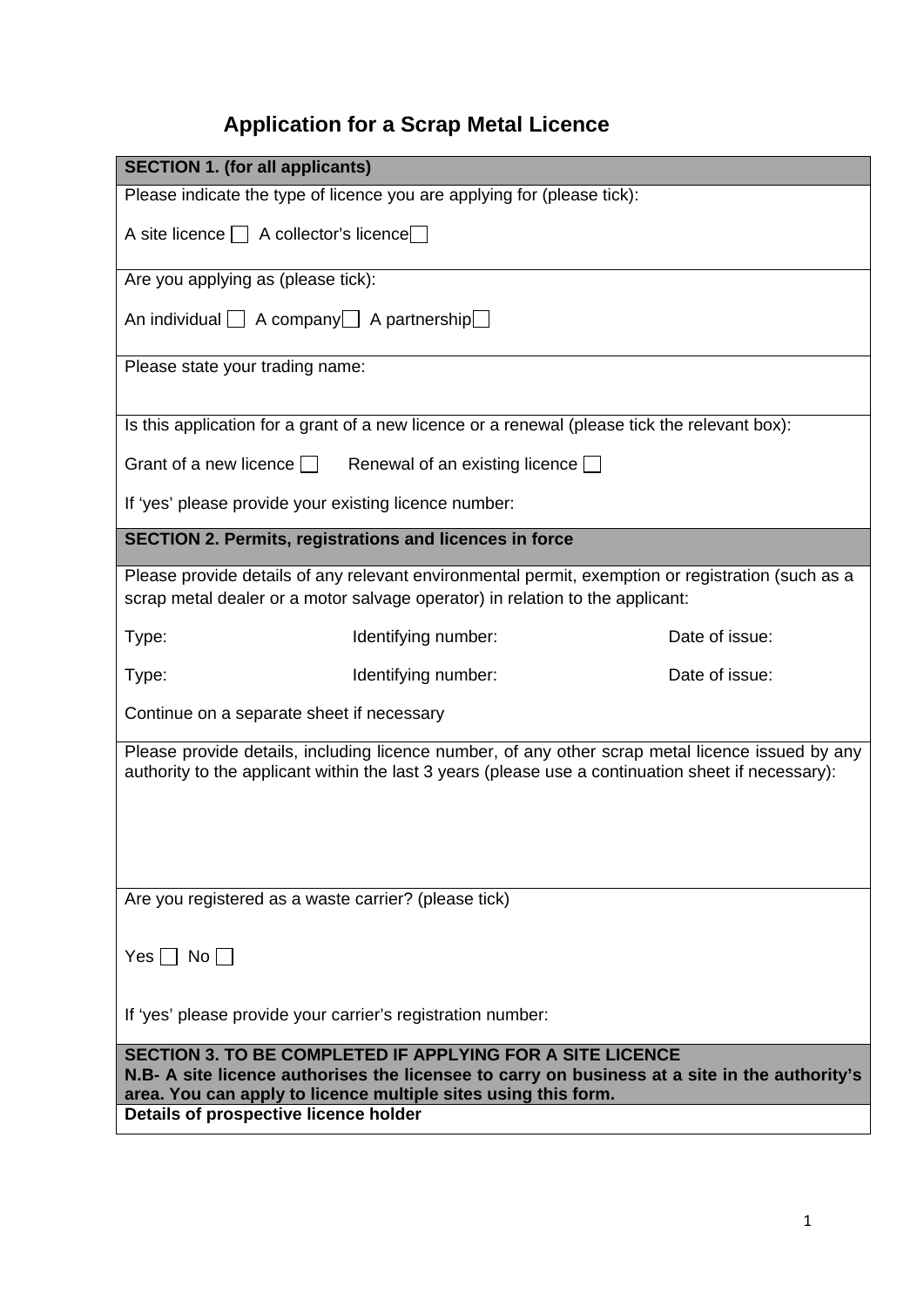| Title (please tick):                                                                                   | I am 18 years old or over. Please tick                                                               |
|--------------------------------------------------------------------------------------------------------|------------------------------------------------------------------------------------------------------|
| $Mrs$ Miss $Mss$ Other $\Box$<br>Mr                                                                    | $Yes \Box No \Box$                                                                                   |
| (please state):                                                                                        | Date of Birth:                                                                                       |
| Surname:                                                                                               | Forenames:                                                                                           |
|                                                                                                        |                                                                                                      |
| Please also state your maiden name or any other surnames you have previously been known by:            |                                                                                                      |
| Position/Role in the business:                                                                         |                                                                                                      |
| I attach a Basic Disclosure Certificate issued for the applicant by Disclosure Scotland <sup>1</sup> : |                                                                                                      |
| $Yes \Box No \Box$                                                                                     |                                                                                                      |
| If you do not provide a disclosure certificate your application may be delayed or rejected.            |                                                                                                      |
| we should use your home address)                                                                       | <b>Contact details</b> (we will use your business address to correspond with you unless you indicate |
| <b>Business Address:</b>                                                                               | Telephone numbers:                                                                                   |
| Head office name or house name or number:                                                              | Daytime:                                                                                             |
|                                                                                                        | Evening:                                                                                             |
| First line of address:                                                                                 | Mobile:                                                                                              |
| Town/City:                                                                                             |                                                                                                      |
| Postcode:                                                                                              |                                                                                                      |
| Home address:                                                                                          | Email address (if you would prefer us to                                                             |
| House name or number:                                                                                  | correspond with you by email):                                                                       |
| First line of address:                                                                                 |                                                                                                      |
| Town/City:                                                                                             |                                                                                                      |
| Postcode:                                                                                              |                                                                                                      |
| Please<br>home<br>address<br>for<br>use<br>my<br>correspondence                                        | Please note that you must still provide us with a<br>postal address                                  |

<span id="page-1-0"></span> $1$  Further information about Basic Disclosure Certificates and Disclosure Scotland are set out in the explanatory notes accompanying this form.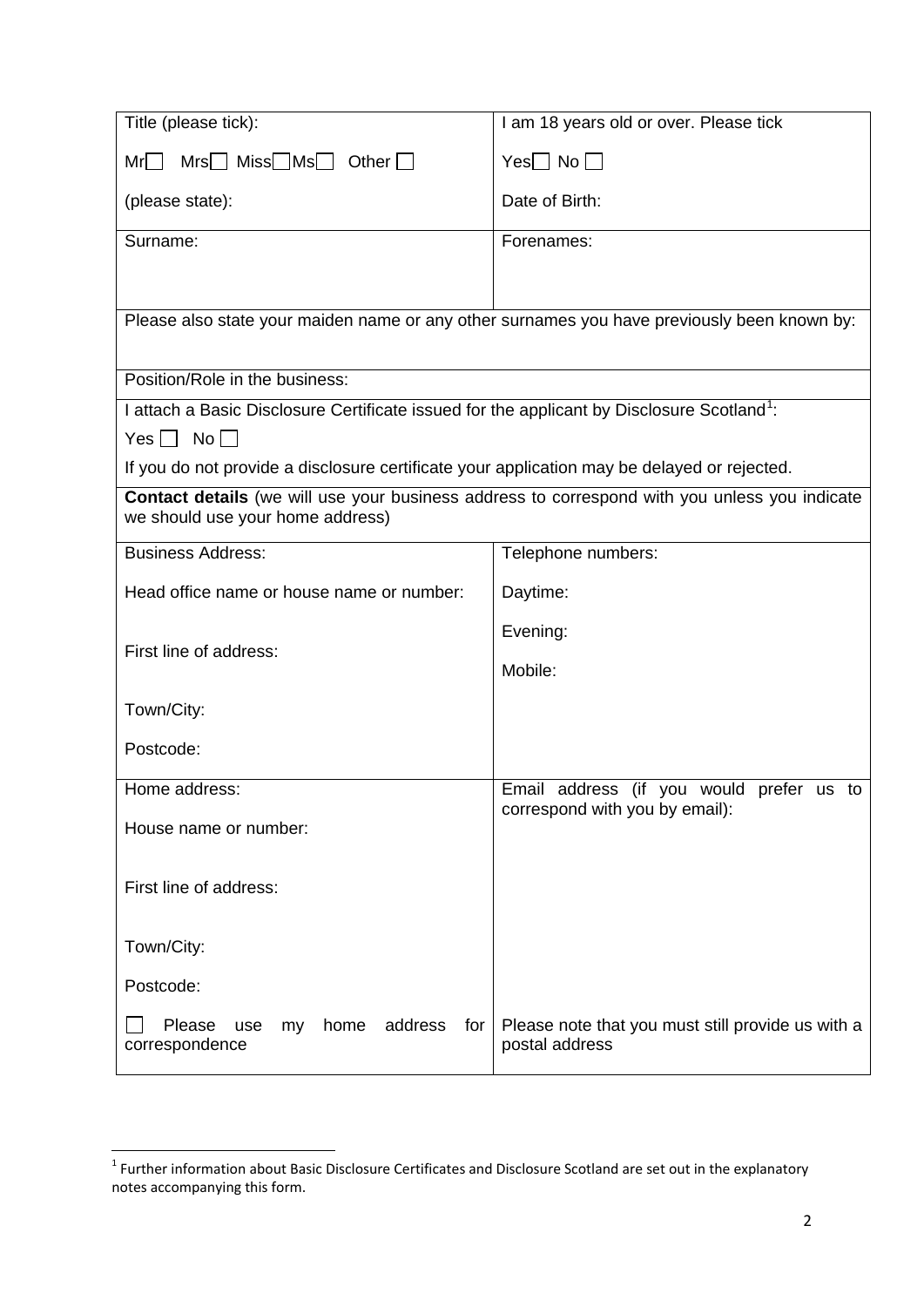**Site details**. Please list the details for each site where you propose to carry on business as a scrap metal dealer in this local authority area. If you operate more than two sites in the area please provide details for each site on a continuation sheet. [N.B- If the applicant operates multiple sites within a licensing authority area, provision should be made for more than one site manager]

| Full address of each site you intend to carry out<br>business as a scrap metal dealer:                    | Site manager(s) details (if different from the<br>applicant)          |  |
|-----------------------------------------------------------------------------------------------------------|-----------------------------------------------------------------------|--|
| Site 1                                                                                                    |                                                                       |  |
| Name or number:                                                                                           | Name: $2$                                                             |  |
| First line of address:                                                                                    | House name or number: <sup>3</sup>                                    |  |
| Town/City:                                                                                                | First line of address:                                                |  |
| Postcode:                                                                                                 | Town/City:                                                            |  |
| Telephone number:                                                                                         | Postcode:                                                             |  |
| Email address:                                                                                            | Date of Birth:                                                        |  |
| Website address:                                                                                          | <b>Basic Disclosure certificate attached:</b><br>Yes $\Box$ No $\Box$ |  |
| Site 2                                                                                                    |                                                                       |  |
| Name or number:                                                                                           | Name:                                                                 |  |
| First line of address:                                                                                    | House name or number:                                                 |  |
| Town/City:                                                                                                | First line of address:                                                |  |
| Postcode:                                                                                                 | Town/City:                                                            |  |
| Telephone number:                                                                                         | Postcode:                                                             |  |
| Email address:                                                                                            | Date of Birth:                                                        |  |
| Website address:                                                                                          | <b>Basic Disclosure certificate attached:</b><br>$Yes \Box No \Box$   |  |
| <b>Dartnorships</b> (If you are applying as a partnorship please provide the following details in respect |                                                                       |  |

**Partnerships** (If you are applying as a partnership, please provide the following details in respect of each partner – where there are more than two partners then please use a continuation sheet)

<span id="page-2-0"></span> $\frac{1}{2}$ Please also state your maiden name or any other surnames you have previously been known by.<br><sup>3</sup> Please provide the site manager's bome address as this will facilitate conducting sheeks on wheth

<span id="page-2-1"></span>Please provide the site manager's home address as this will facilitate conducting checks on whether they are a suitable person.

<span id="page-2-2"></span><sup>4</sup> If you do not provide a disclosure certificate issued for named persons by Disclosure Scotland issued no more than three months before the date of this application your application may be delayed or rejected.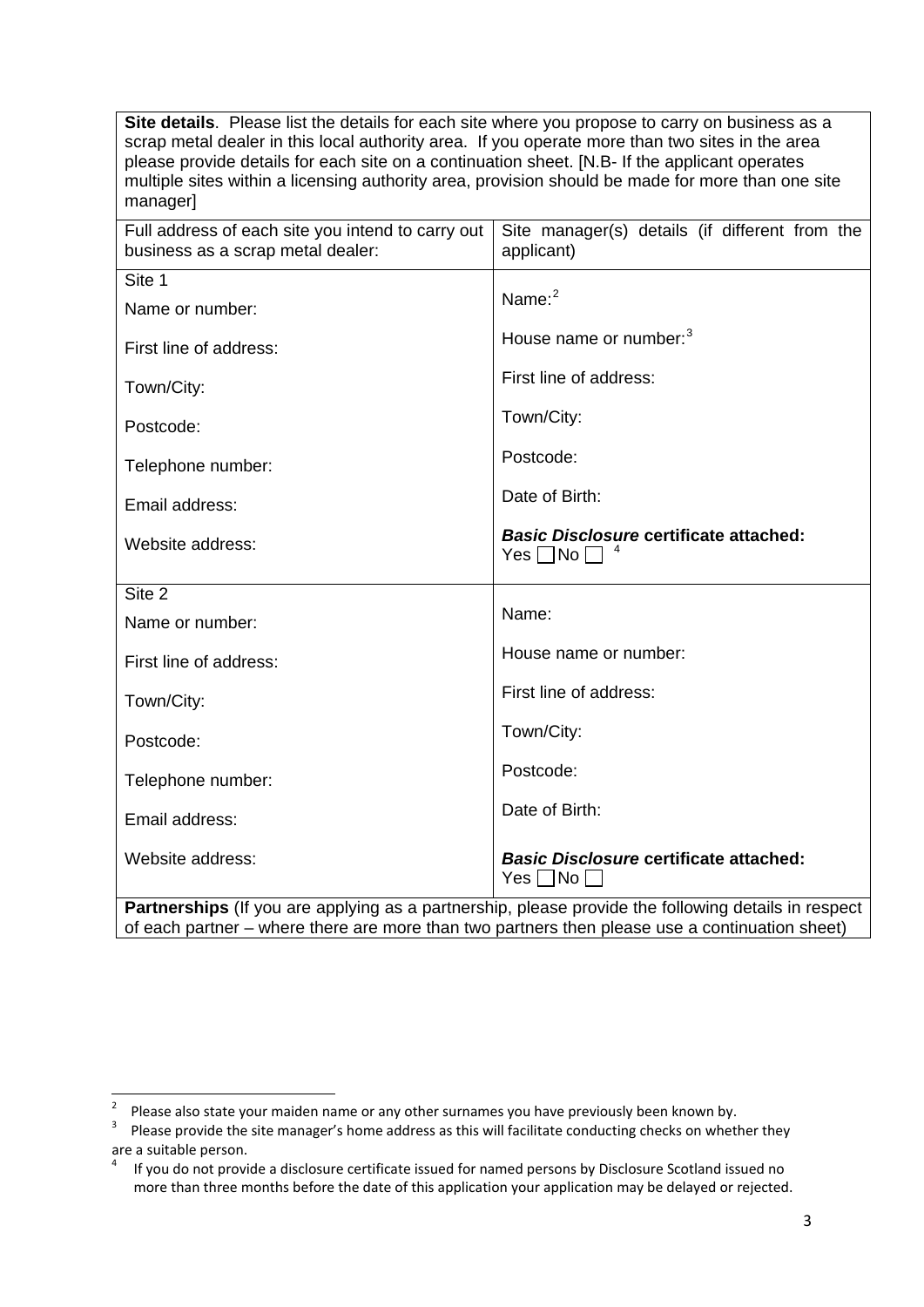| Full name: <sup>5</sup>                                                                                                                                                                                                       | Full name:                                                          |  |
|-------------------------------------------------------------------------------------------------------------------------------------------------------------------------------------------------------------------------------|---------------------------------------------------------------------|--|
| Date of birth:                                                                                                                                                                                                                | Date of birth:                                                      |  |
| <b>Residential address:</b>                                                                                                                                                                                                   | <b>Residential address:</b>                                         |  |
|                                                                                                                                                                                                                               |                                                                     |  |
| Basic Disclosure certificate attached:<br>$Yes \Box No \Box$                                                                                                                                                                  | <b>Basic Disclosure certificate attached:</b><br>$Yes \Box No \Box$ |  |
| <b>Companies</b> (If you are applying as a company please provide the details set out below about the<br>company)                                                                                                             |                                                                     |  |
| Company name:                                                                                                                                                                                                                 |                                                                     |  |
| Registration number:                                                                                                                                                                                                          |                                                                     |  |
| Address of the registered office:                                                                                                                                                                                             |                                                                     |  |
|                                                                                                                                                                                                                               |                                                                     |  |
| Please provide the following details for each director(s), shadow director(s) and company<br>secretary where these are different from the applicant and site manager(s) – where necessary<br>please use a continuation sheet. |                                                                     |  |
| Role:                                                                                                                                                                                                                         | Role:                                                               |  |
| Name:                                                                                                                                                                                                                         | Name:                                                               |  |
| Date of Birth:                                                                                                                                                                                                                | Date of Birth:                                                      |  |
| House name or number:                                                                                                                                                                                                         | House name or number: <sup>8</sup>                                  |  |
| First line of address:                                                                                                                                                                                                        | First line of address:                                              |  |
| Town/City:                                                                                                                                                                                                                    | Town/City:                                                          |  |
| Postcode:                                                                                                                                                                                                                     | Postcode:                                                           |  |
| Basic Disclosure certificate attached:<br>No<br>Yes                                                                                                                                                                           | <b>Basic Disclosure certificate attached:</b><br>$Yes \Box No \Box$ |  |

<sup>-&</sup>lt;br>5

<span id="page-3-1"></span><span id="page-3-0"></span><sup>&</sup>lt;sup>5</sup> Please also state your maiden name or any other surnames you have previously been known by.<br><sup>6</sup> If you do not provide a disclosure certificate issued for named persons by Disclosure Scotland issued no more than three months before the date of this application your application may be delayed or rejected.<br><sup>7</sup> If you do not provide a disclosure certificate issued for named persons by Disclosure Scotland issued no

<span id="page-3-3"></span><span id="page-3-2"></span>more than three months before the date of this application your application may be delayed or rejected.<br><sup>8</sup> Please provide the director's home address as this will facilitate conducting checks on whether they are a Please provide the director's home address as this will facilitate conducting checks on whether they are a suitable person.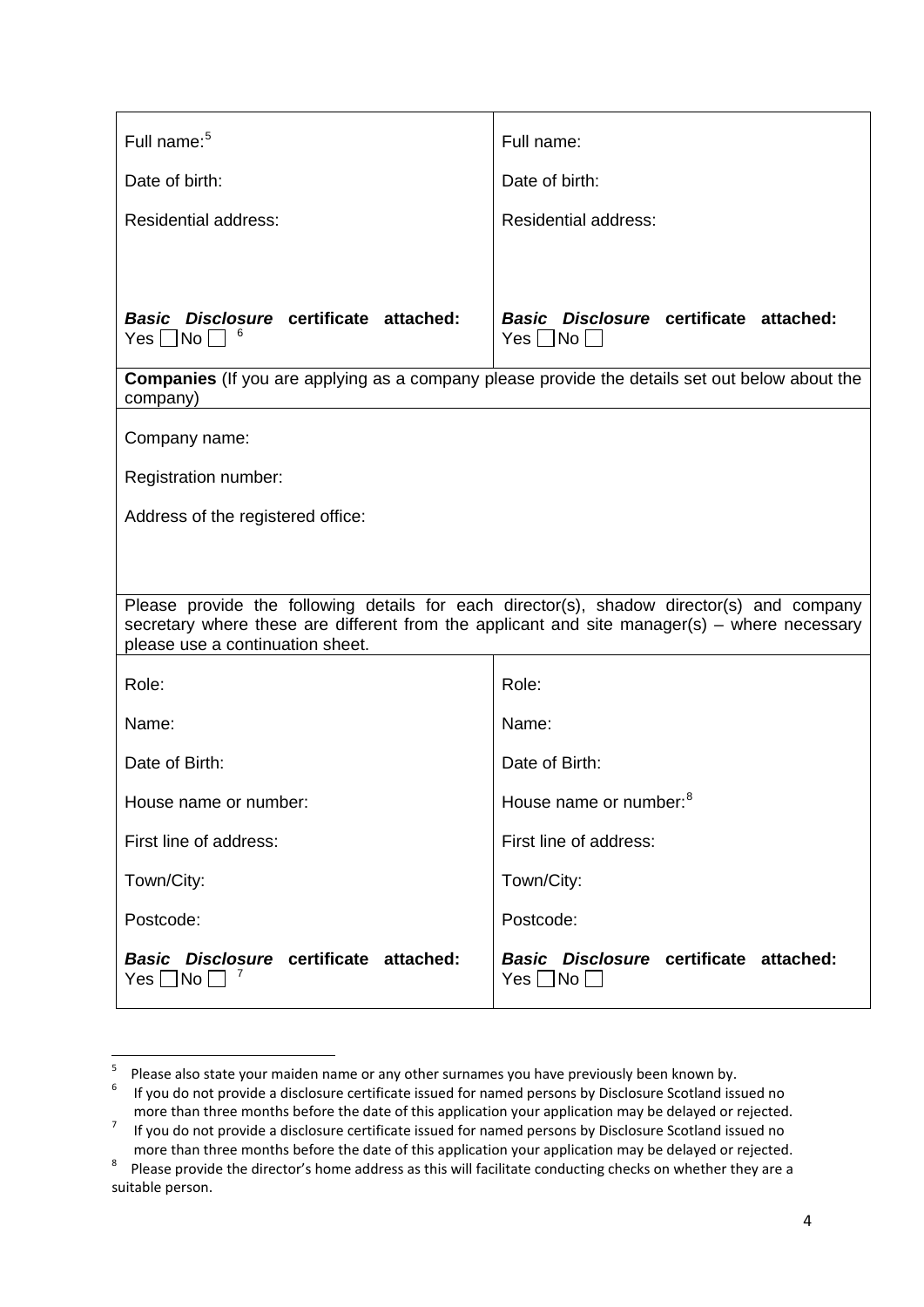| Please provide details of any site in the area of any other local authority at which the applicant<br>carriers on business as a scrap metal dealer or proposes to do so:                            |                                        |  |
|-----------------------------------------------------------------------------------------------------------------------------------------------------------------------------------------------------|----------------------------------------|--|
| Address:                                                                                                                                                                                            |                                        |  |
| Postcode:                                                                                                                                                                                           |                                        |  |
| Please name the local authority which has licensed this site, or to whom applications have been<br>made if before commencement of the Scrap Metal Dealers Act 2013:                                 |                                        |  |
| Please continue on a separate sheet of paper if necessary.                                                                                                                                          |                                        |  |
| Only applicable to sites established after 1 November 1990                                                                                                                                          |                                        |  |
| Do you have planning permission (please tick)                                                                                                                                                       |                                        |  |
| Yes $\Box$ No $\Box$                                                                                                                                                                                |                                        |  |
| SECTION 4. TO BE COMPLETED IF APPLYING FOR A COLLECTOR'S LICENCE<br>N.B- A collector's licence authorises the licensee to carry out business as a mobile<br>collector in the authority's area only. |                                        |  |
| Details of prospective licence holder                                                                                                                                                               |                                        |  |
| Title (please tick):                                                                                                                                                                                | I am 18 years old or over. Please tick |  |
| Mrs Miss Ms Other<br>Mr                                                                                                                                                                             | $Yes \Box No \Box$                     |  |
| (please state):                                                                                                                                                                                     | Date of Birth:                         |  |
| Surname:                                                                                                                                                                                            | Forenames:                             |  |
|                                                                                                                                                                                                     |                                        |  |
| Please also state your maiden name or any other surnames you have previously been known by:                                                                                                         |                                        |  |
| I attach a Basic Disclosure Certificate issued for the applicant by Disclosure Scotland <sup>9</sup> :                                                                                              |                                        |  |
| $Yes \nightharpoonup No \nightharpoonup$                                                                                                                                                            |                                        |  |
| If you do not provide a disclosure certificate your application may be delayed or rejected.                                                                                                         |                                        |  |
| <b>Contact details</b> (we will use your business address to correspond with you unless you indicate<br>we should use your home address)                                                            |                                        |  |
| <b>Business Address:</b>                                                                                                                                                                            | Telephone numbers:                     |  |
| House name or number:                                                                                                                                                                               | Daytime:                               |  |
| First line of address:                                                                                                                                                                              | Evening:                               |  |

<span id="page-4-0"></span> <sup>9</sup> Further information about Basic Disclosure Certificates and Disclosure Scotland are set out in the explanatory notes accompanying this form.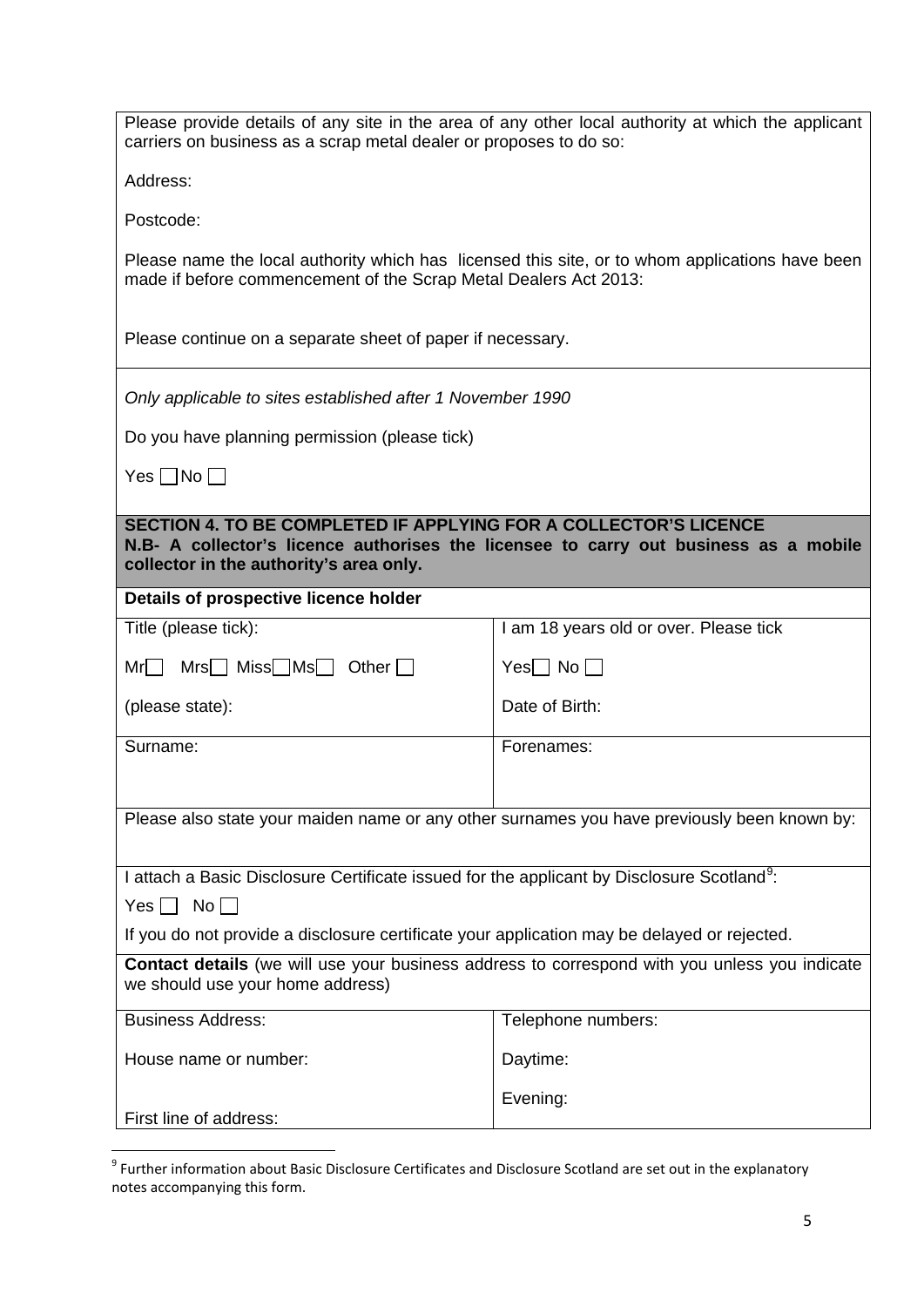|                                                                                                                                                                                                                                                                                                                                                                                                 | Mobile:                                                             |  |  |
|-------------------------------------------------------------------------------------------------------------------------------------------------------------------------------------------------------------------------------------------------------------------------------------------------------------------------------------------------------------------------------------------------|---------------------------------------------------------------------|--|--|
| Town/City:                                                                                                                                                                                                                                                                                                                                                                                      |                                                                     |  |  |
| Postcode:                                                                                                                                                                                                                                                                                                                                                                                       |                                                                     |  |  |
| Home address:                                                                                                                                                                                                                                                                                                                                                                                   | Email address (if you would prefer us to                            |  |  |
| House name or number:                                                                                                                                                                                                                                                                                                                                                                           | correspond with you by email):                                      |  |  |
| First line of address:                                                                                                                                                                                                                                                                                                                                                                          |                                                                     |  |  |
| Town/City:                                                                                                                                                                                                                                                                                                                                                                                      |                                                                     |  |  |
| Postcode:                                                                                                                                                                                                                                                                                                                                                                                       |                                                                     |  |  |
| home address<br>Please use<br>my<br>for<br>correspondence                                                                                                                                                                                                                                                                                                                                       | Please note that you must still provide us with a<br>postal address |  |  |
| <b>SECTION 5. MOTOR SALVAGE (For all applicants)</b>                                                                                                                                                                                                                                                                                                                                            |                                                                     |  |  |
| Will your business consist of acting as a motor salvage operator? This is defined as a business<br>that:                                                                                                                                                                                                                                                                                        |                                                                     |  |  |
| wholly or in part recovers salvageable parts from motor vehicles for re-use or re-sale, and<br>then sells the rest of the vehicle for scrap;<br>wholly or mainly involves buying written-off vehicles and then repairing and selling them<br>off; and,<br>wholly or mainly buys or sells motor vehicles for the purpose of salvaging parts from them<br>or repairing them and selling them off. |                                                                     |  |  |
| (please tick)                                                                                                                                                                                                                                                                                                                                                                                   |                                                                     |  |  |
| Yes $\Box$ No $\Box$                                                                                                                                                                                                                                                                                                                                                                            |                                                                     |  |  |
| To operate as a motor salvage operator you will need to apply for a site licence.                                                                                                                                                                                                                                                                                                               |                                                                     |  |  |
| SECTION 6. BANK ACCOUNTS THAT WILL BE USED FOR PAYMENTS TO SUPPLIERS (For<br>all applicants)                                                                                                                                                                                                                                                                                                    |                                                                     |  |  |
| Please provide details of the bank account(s) that will be used to make payment to suppliers, in<br>accordance with s12 of the Scrap metal Dealers Act 2013. If more than two bank accounts will be<br>used, please use a continuation sheet.                                                                                                                                                   |                                                                     |  |  |
| Account name:                                                                                                                                                                                                                                                                                                                                                                                   | Account name:                                                       |  |  |
| Sort code:                                                                                                                                                                                                                                                                                                                                                                                      | Sort code:                                                          |  |  |
| Account number:                                                                                                                                                                                                                                                                                                                                                                                 | Account number:                                                     |  |  |
| <b>SECTION 7. PAYMENT (For all applicants)</b>                                                                                                                                                                                                                                                                                                                                                  |                                                                     |  |  |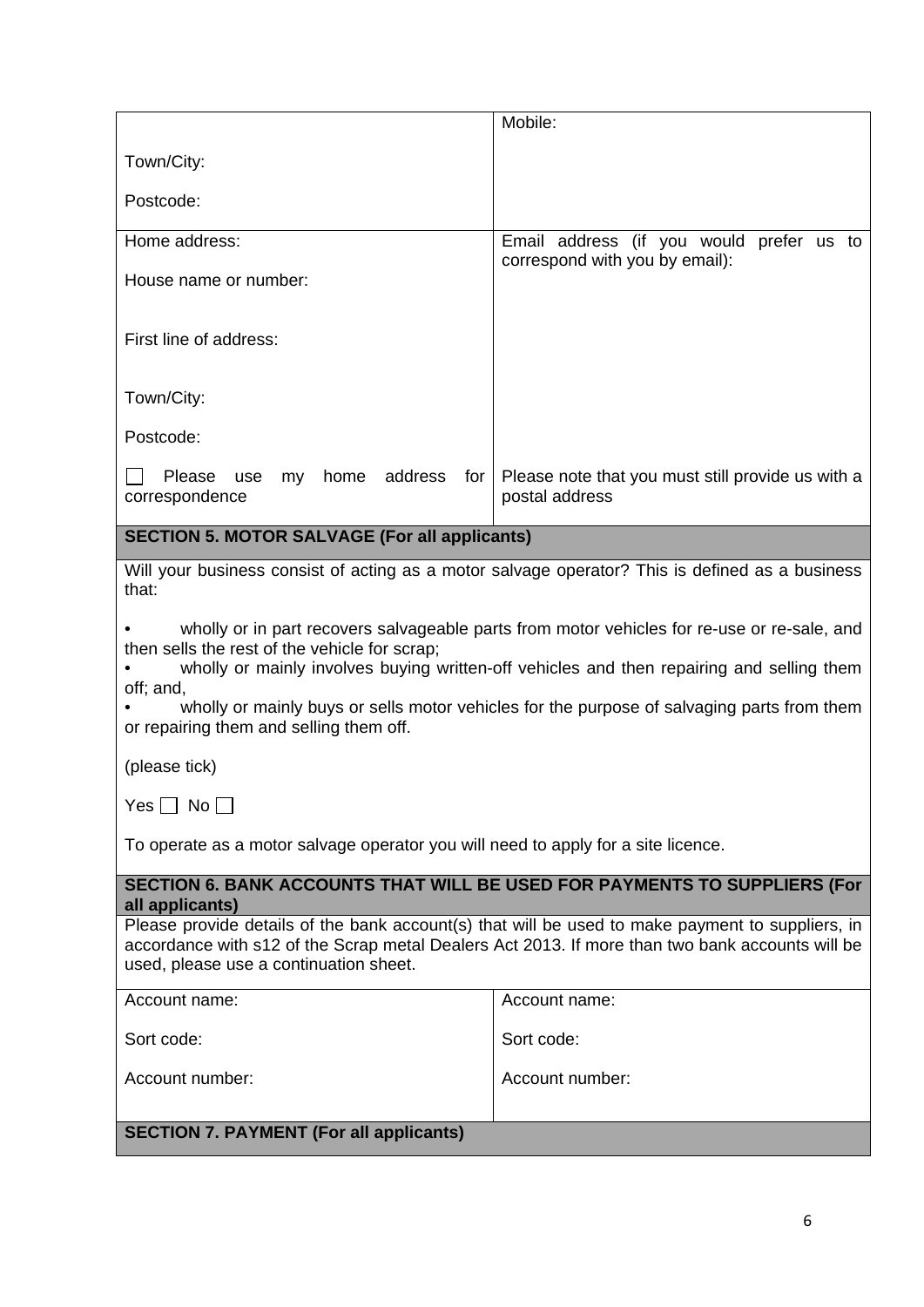Direct Debit (please complete separate direct debit form)  $\Box$  Cheque (please make payable to  $\mathbf{x}$ )  $\Box$ 

**SECTION 8. CRIMINAL CONVICTIONS (For all applicants)**

Have you, any listed partners, any listed directors, or any listed site manager(s) in this application ever been convicted of a relevant offence or been the subject of any relevant enforcement action? (Please see below for a list of relevant offences).

Yes  $\neg$  No  $\neg$ 

If 'yes' you must provide details for each conviction, the date of the conviction, the name and location of the convicting court, offence of which you were convicted and the sentence imposed:

# **SECTION 9. DECLARATION (For all applicants)**

The information contained in this form is true and accurate to the best of my knowledge and belief. I understand that if I make a material statement knowing it to be false, or if I recklessly make a material statement which is false, I will be committing an offence under Schedule 1 Para 5 of the Scrap Metal Dealers Act 2013, for which I may be prosecuted, and if convicted, fined.

I understand that the local authority to whom I make my application may consult other agencies about my suitability to be licensed as a scrap metal dealer, as per section 3(7) of the Scrap Metal Dealers Act 2013, and that those other agencies may include other local authorities, the Environment Agency, the Natural Resources Body for Wales, and the police.

I understand that the purpose of the sharing of this data is to form a full assessment of my suitability to be licensed as a scrap metal dealer. I also understand that the sharing of information about me may extend to sensitive personal data, such as data about any previous criminal offences. Some details will also be displayed on a national register, as required by the Scrap metal Dealers Act 2013. I hereby expressly consent to this processing of my data and display of relevant information on the public register.

| Signed: | Date: |
|---------|-------|
| Signed: | Date: |
| Signed: | Date: |
| Signed: | Date: |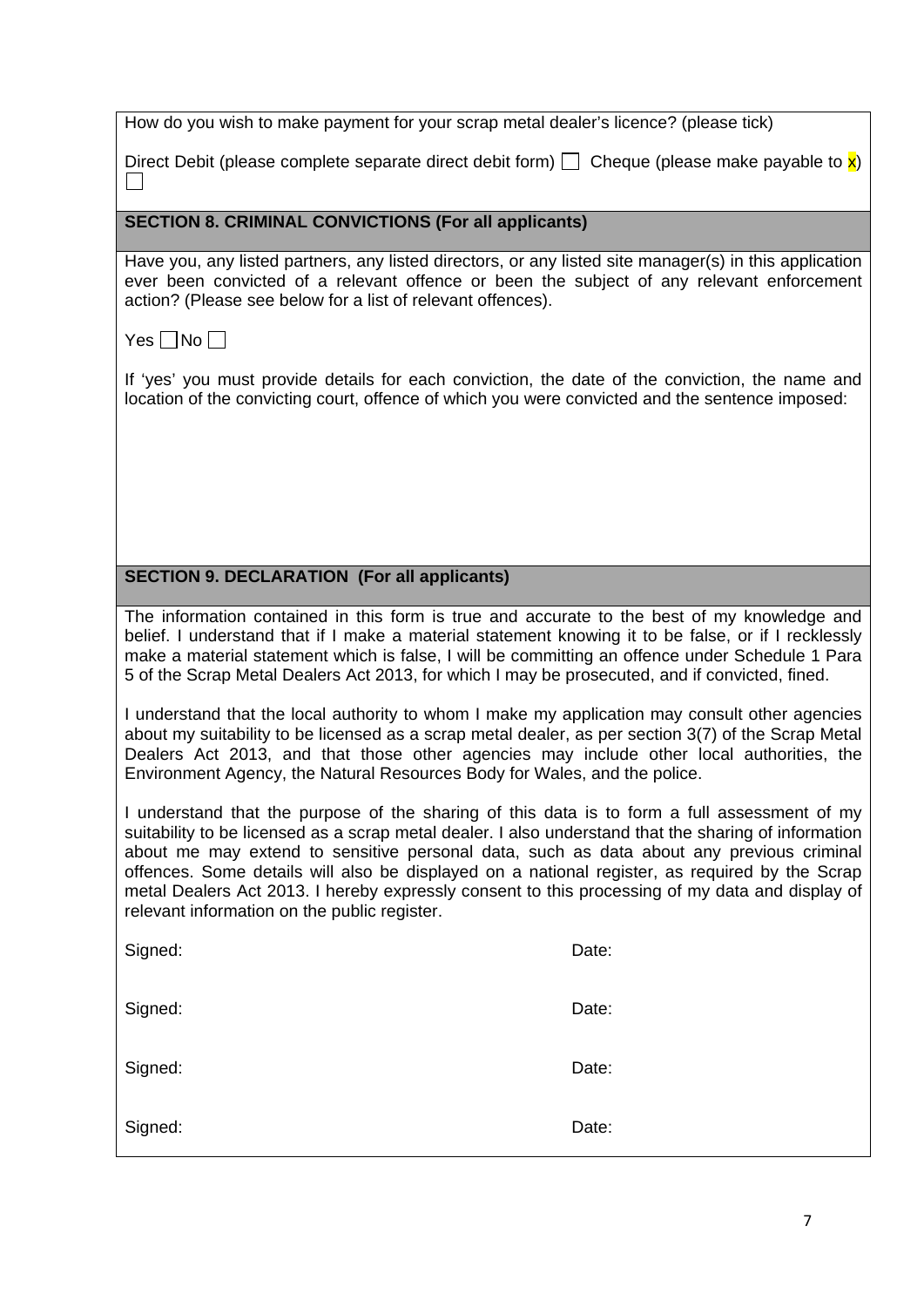# **Help with completing your application for a scrap metal dealer's licence**

If you need more help in completing the application then call your local council licensing team. They will be happy to help.

# **Section 1 – For everyone**

This section asks if you are applying for a collector's licence or a site licence. You may only apply for one type of licence in each council area, but you can apply to run multiple sites. For instance, you could apply to run 3 sites in council A's area, and also apply to be a collector in council B's area.

A **site licence** lets you buy and sell scrap metal from a fixed location within the council area.

A **collector's licence** allows you to travel within the council area to collect scrap metal. You may not take this metal back to a site that you run within the council area in order to sell it.

# **Section 2 – For everyone**

In order to carry on your business you may need to hold other environmental permits or licences that we should know about. For instance, if you carry waste as part of your business it is a legal requirement to register as a waste carrier. This includes transporting waste while travelling from job to job, to a storage place for disposal later, or to a waste disposal company or waste site. For more information on this, or to register call: 03708 506506 or visit: [www.environment-agency.gov.uk/wastecarriers](http://www.environment-agency.gov.uk/wastecarriers)

This section also asks for details of any other scrap metal licences you hold. Please make sure you include the licence number so that we can check this against the national register.

# **Section 3 – For site licences**

Fill out this section if you want a **site licence**. It should be filled out in the name of the person who will hold the scrap metal dealer's licence. As well as details about you and your business, we will also need details of any directors or partners involved in the business including their home address. We also need to know the address of the site or sites you want the licence for, as well as the details of each site manager responsible for that site including their home address. These details are required by law or to facilitate checks on the applicant or so that you can be contacted if there are any problems.

You and every person listed on the application form needs to submit a Basic Disclosure Certificate from Disclosure Scotland. You can apply for this certificate at <http://www.disclosurescotland.co.uk/apply/individuals/>

This is because the Home Office has decided that you and any person listed on the application need to tell the council if you have been convicted of certain crimes. Possessing a conviction may not automatically prevent you from having a licence if the offence was unrelated to being a scrap metal dealer or a long time ago, and you can convince the council that you are a suitable person.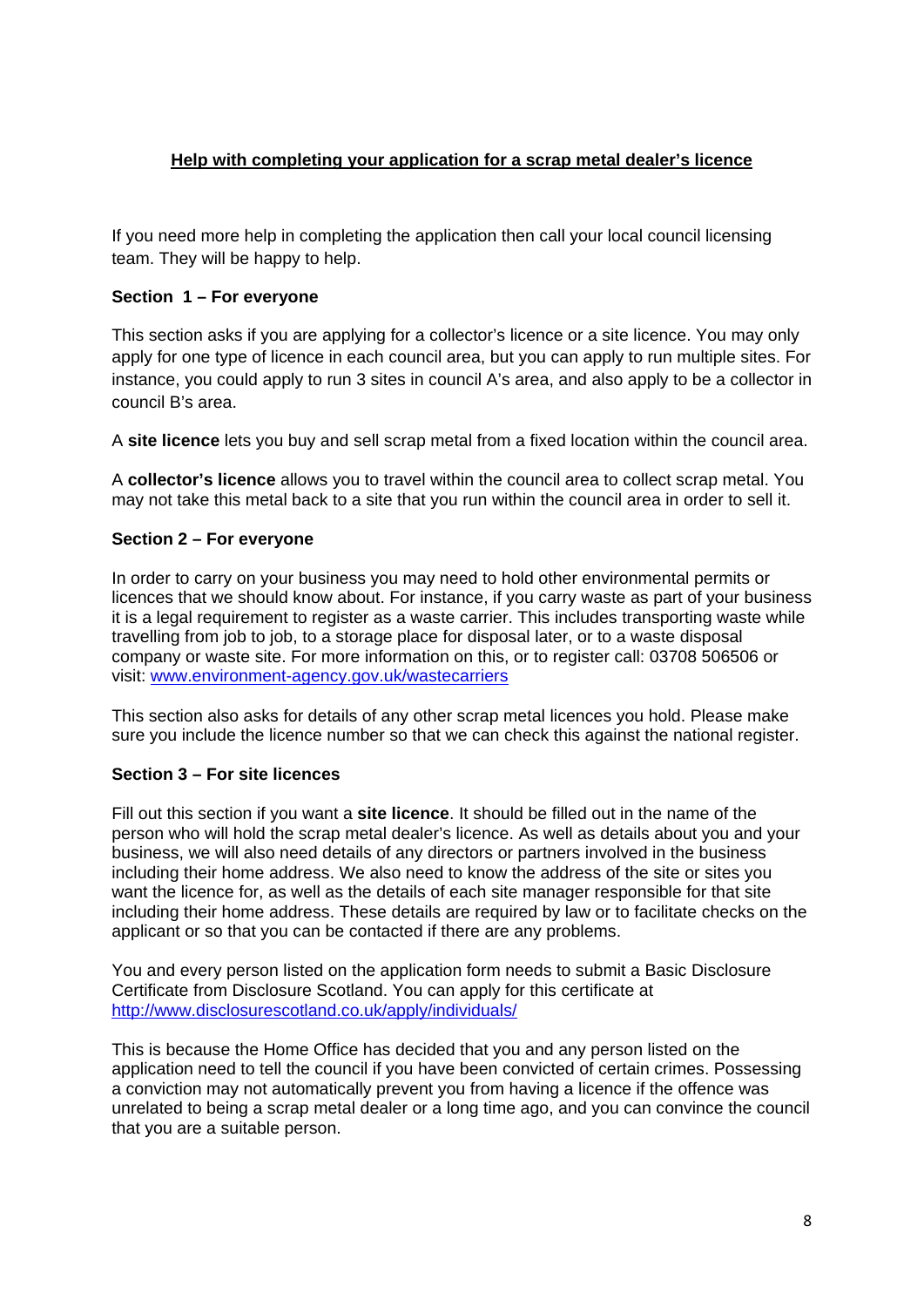A Basic Disclosure Certificate is considered to be only valid for a limited time, but can be used to apply to as many councils as you want within that time. Typically, three months is the longest that you can expect your check to be considered valid.

There is not much space on the form, so if you need to list more than one site manager, director, or partner, then please continue on a separate piece of paper setting out the details in the same way as the form.

A **site manager** is the person who will be in charge of the site on a daily basis.

A **director** or **partner** is someone who has or shares legal responsibility for the operation of the company, including filing returns at Companies House.

We also want to know if you operate or propose to operate a site in another local authority area, along with details of this site, the council which has licensed it or to whom you have applied for a licence.

If your site(s) were established after 1990, then you are required to have planning permission from the council. You will need to tell us if this is the case, and it will be checked with the council planning department.

#### **Section 4 – For a collector's licence**

Fill out this section if you want a **collector's licence**. It should be filled out in the name of the person who will hold the scrap metal dealer's licence. You are asked to provide contact details, including the place where you live, so that the council can get in touch with you if necessary.

You need to submit a Basic Disclosure Certificate from Disclosure Scotland along with the application form. You can apply for this certificate at <http://www.disclosurescotland.co.uk/apply/individuals/>

This is because the Home Office has decided that you need to tell the council if you have been convicted of certain crimes. Possessing a conviction may not automatically prevent you from having a licence if the offence was unrelated to being a scrap metal dealer or a long time ago, and you can convince the council that you are a suitable person.

A Basic Disclosure Certificate is considered to be only valid for a limited time, but can be used to apply to as many councils as you want within that time. Typically, three months is the longest that you can expect your check to be considered valid.

You will need to ensure that all your vehicles are roadworthy and are properly taxed, insured and otherwise meet the legal requirements to be on the road.

#### **Section 5 – Motor salvage operator**

This section asks if you will be salvaging motor vehicles as part of your work. The Scrap Metal Dealers Act 2013 brings together the Scrap Metal Dealers Act 1964 together with Part 1 of the Vehicles (Crime) Act 2001, which means you now only need a scrap metal dealer's licence. You will need to apply for a site licence to operate as a motor salvage operator.

#### **Section 6 – Bank accounts that will be used for payments to suppliers**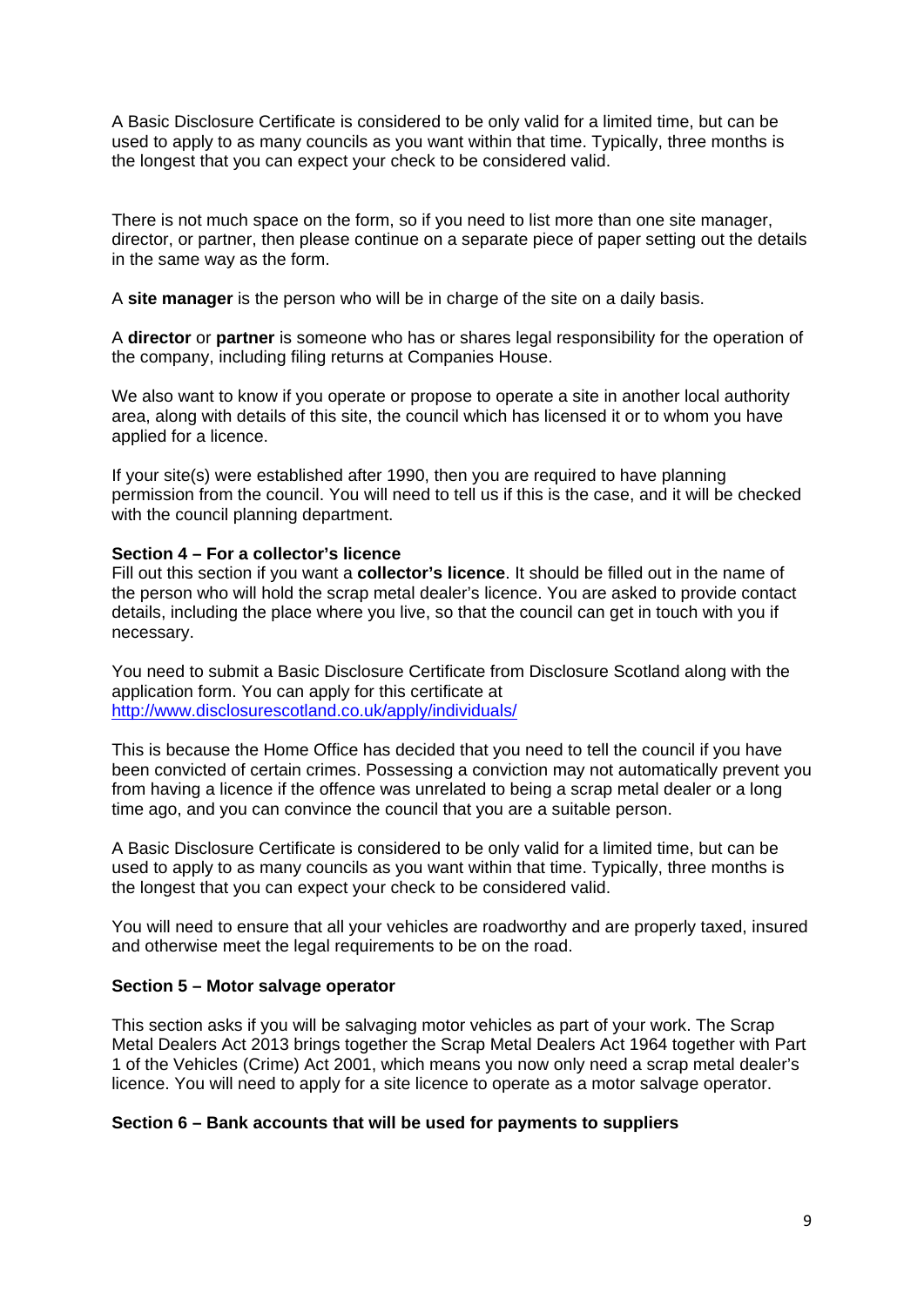This section asks you for the bank details which you will use to pay people for the scrap metal you receive or sell. This is to check that you are not selling the metal for cash, which is illegal. These details will be kept securely by the council.

# **Section 7 – Payment**

There is a fee to apply for a licence and your council will tell you how you can pay. The fee varies from council to council as it reflects their costs of processing the form and checking that people are doing what the licence requires. Applications cannot be accepted unless the correct fee has been paid.

# **Section 8 – Criminal convictions**

This section asks you to set out any relevant convictions or enforcement activity that has been undertaken against you by the Environment Agency or Natural Resources Wales. It is an offence under the Scrap Metal Dealers Act 2013 to make or recklessly make a false statement. The information listed here will be checked against the Basic Disclosure Certificate from Disclosure Scotland that you are required to submit with the application, along with information retained by the police and the Environment Agency or Natural Resources Wales.

# **Section 9 – Declaration**

The person who will hold the scrap metal dealer's licence needs to sign and date the declaration, as do the other people named on the form. This section also explains that the council has to share some of these details with the police, Environment Agency, or Natural Resources Wales when checking whether the applicant(s) is a suitable person to hold a licence. Some of the information will also be displayed on a public register.

If you do not agree to this use of your information then you should **not** sign the form. If you are in any doubt about what this section means then speak to your council's licensing team.

# **Relevant offences**

**These are to be confirmed in Home Office Regulations. The LGA anticipates, based on the explanatory notes to the Scrap metal Dealers Act 2013, that these will reflect other environmental permitting schemes and suggests the below as an** *indicative* **list:**

- Control of Pollution (Amendment) Act 1989: Sections 1, 5 or 7(3)
- Customs and Excise Management Act 1979: Section 170 (for environmental/metal theft related offences only)
- Environment Act 1995: Section 110(2)
- Environmental Permitting Regulations 2007: Regulation 38
- Environmental Permitting Regulations 2010: Regulation 38
- Environmental Protection Act 1990: Sections 33 and 34
- Food and Environment Protection Act 1985: Section 9(1)
- Fraud Act 2006: Section 1 (for environmental/metal theft related offences only)
- Hazardous Waste (England and Wales) Regulations 2005
- Hazardous Waste (Wales) Regulations 2005
- Landfill (England and Wales) Regulations 2002
- Legal Aid, Sentencing and Punishment of Offenders Act 2012: Section 146
- Pollution Prevention and Control (England and Wales) Regulations 2000